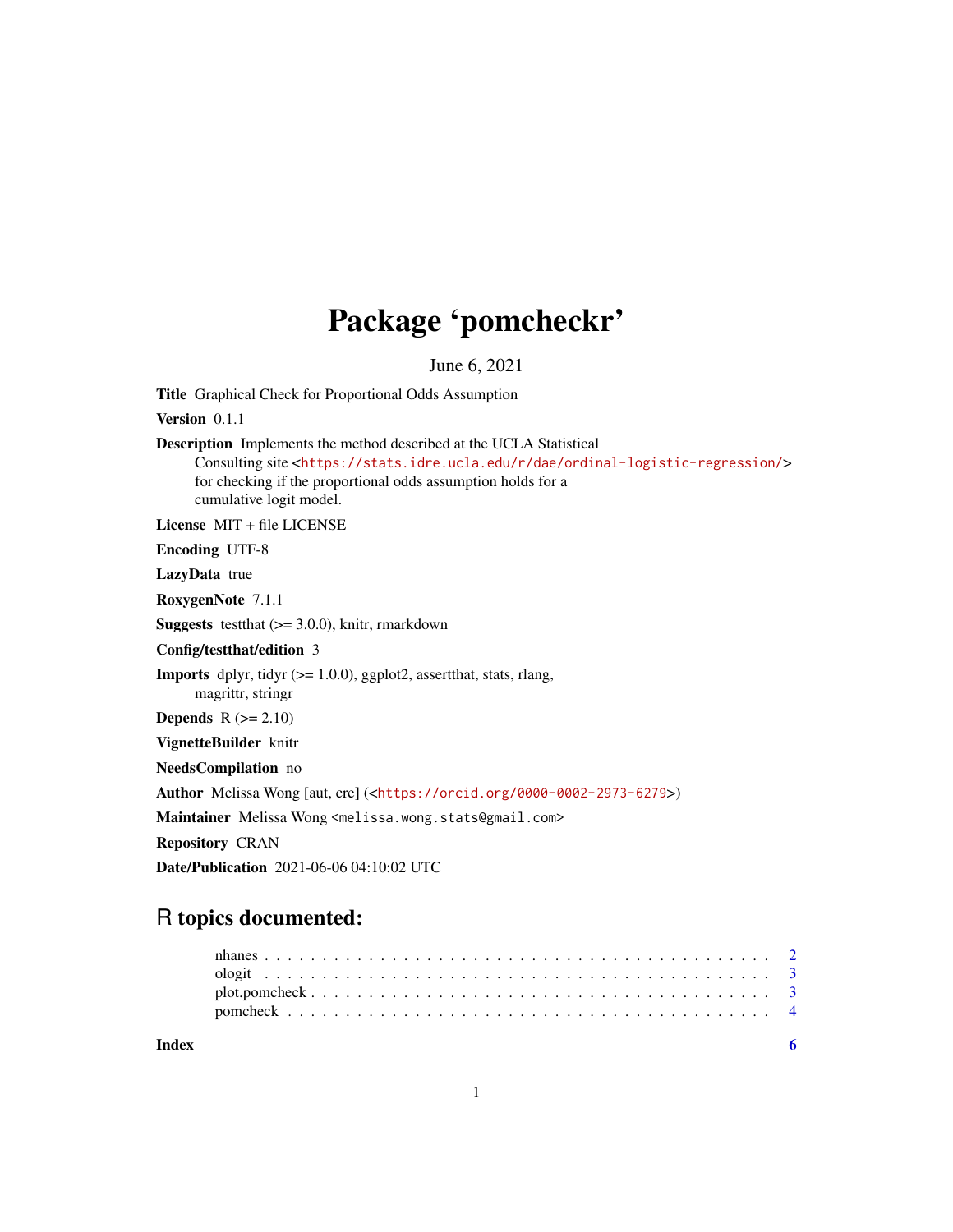<span id="page-1-0"></span>

#### Description

A dataset used in the UCLA Statistical Consulting Survey Analysis in R guide [https://stats.](https://stats.idre.ucla.edu/r/seminars/survey-data-analysis-with-r/) [idre.ucla.edu/r/seminars/survey-data-analysis-with-r/](https://stats.idre.ucla.edu/r/seminars/survey-data-analysis-with-r/)

#### Usage

nhanes

#### Format

A data frame with 9756 rows and 16 variables:

seqn Respondent sequence number

ridageyr Age in years at screening

riagendr Gender

dmdmartl Marital status

dmdeduc2 Education level - Adults 20+

sdmvpsu Masked variance pseudo-PSU

sdmvstra Masked variance pseudo-stratum

wtint2yr Full sample 2 year interview weight

#### female Gender

hsq496 How many days feel anxious

hsq571 SP donated blood in the past 12 months

- hsd010 General health condition
- pad630 Minutes moderate-intensity work
- pad675 Minutes moderate recreational activities
- paq665 Moderate recreational activities
- pad680 Minutes sedentary activity

#### Source

[https://wwwn.cdc.gov/nchs/nhanes/Search/DataPage.aspx?Component=Demographics&Cyc](https://wwwn.cdc.gov/nchs/nhanes/Search/DataPage.aspx?Component=Demographics&CycleBeginYear=2011)leBeginYear= [2011](https://wwwn.cdc.gov/nchs/nhanes/Search/DataPage.aspx?Component=Demographics&CycleBeginYear=2011)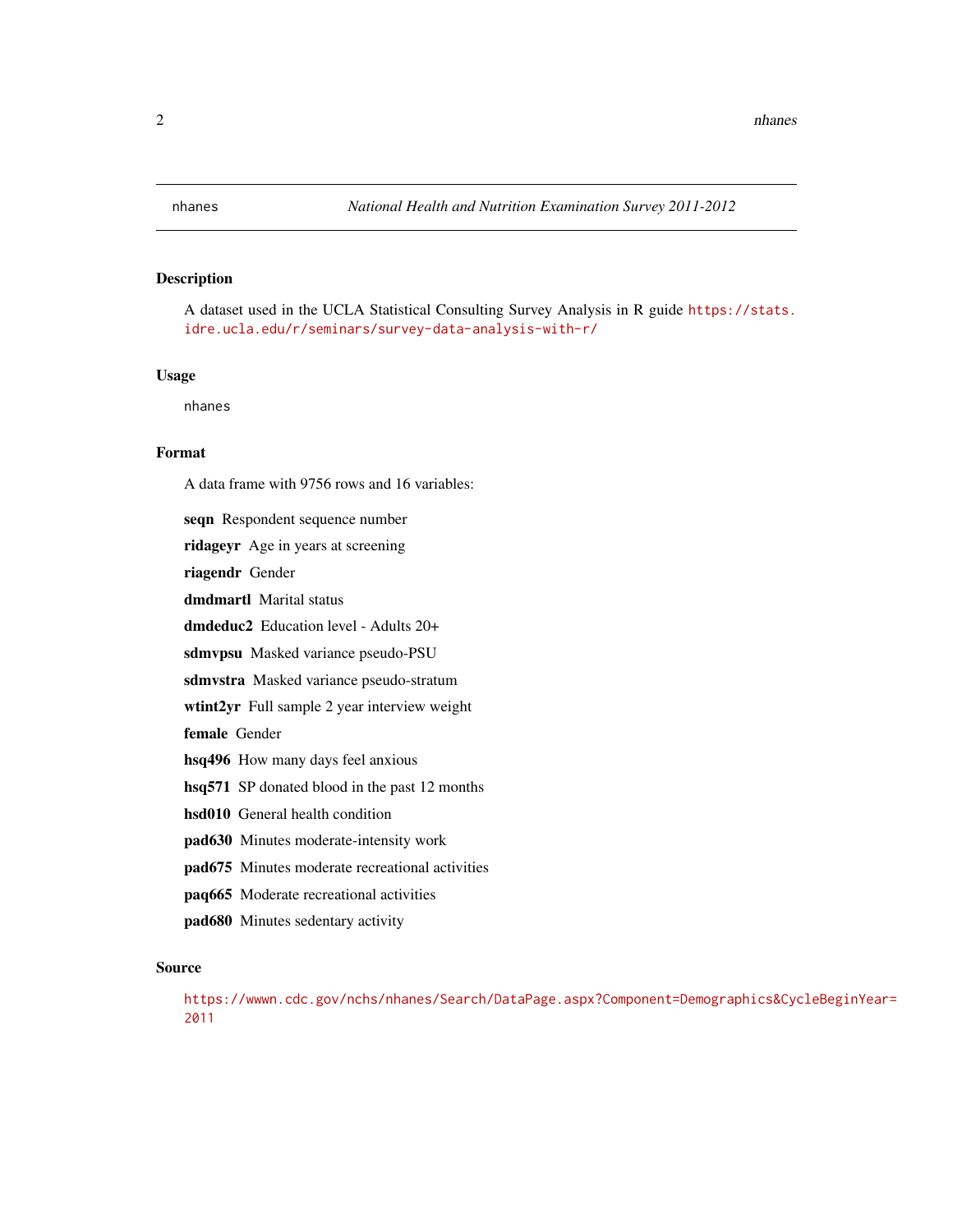#### <span id="page-2-0"></span>Description

A dataset used in the UCLA Statistical Consulting Ordinal Logistic Regression Example [https:](https://stats.idre.ucla.edu/r/dae/ordinal-logistic-regression/) [//stats.idre.ucla.edu/r/dae/ordinal-logistic-regression/](https://stats.idre.ucla.edu/r/dae/ordinal-logistic-regression/)

#### Usage

ologit

#### Format

A data frame with 400 rows and 4 variables:

apply Likelihood of applying to graduate school

**pared** Indicator for whether at least 1 parent has a graduate degree

public Indicator for whether undergraduate institution is public or private

gpa Student's grade point average

#### Source

<https://stats.idre.ucla.edu/stat/data/ologit.dta>

<span id="page-2-1"></span>

#### Description

Generates the plots described in <https://stats.idre.ucla.edu/r/dae/ordinal-logistic-regression/> for checking if the proportional odds assumption holds for a cumulative logit model.

#### Usage

```
## S3 method for class 'pomcheck'
plot(x, legend.position = "none", ...)
```
#### Arguments

x a pomcheck object legend.position the position of legends ("none", "left", "right", "bottom", "top", or two-element numeric vector) ... currently unused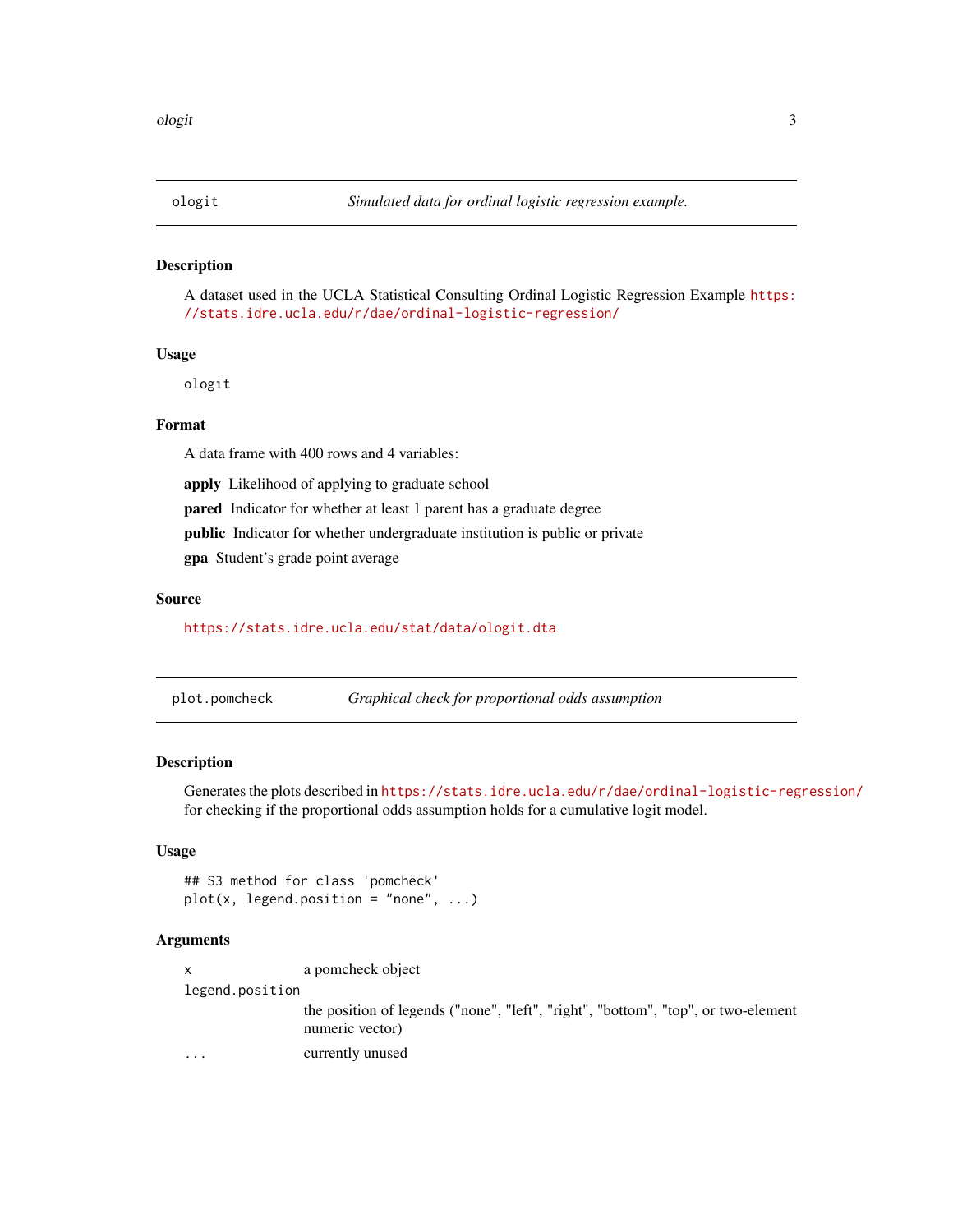#### Value

None

#### See Also

[pomcheck](#page-3-1)

#### Examples

```
plot(pomcheck(Species ~ Sepal.Width, iris))
```
<span id="page-3-1"></span>pomcheck *Graphical check for proportional odds assumption*

#### Description

Implements the method described in <https://stats.idre.ucla.edu/r/dae/ordinal-logistic-regression/> for checking if the proportional odds assumption holds for a cumulative logit model.

#### Usage

```
pomcheck(object, ...)
## Default S3 method:
pomcheck(object, x, data, ...)
## S3 method for class 'formula'
```
pomcheck(formula, data, ...)

#### Arguments

| object  | character string for response                             |
|---------|-----------------------------------------------------------|
| .       | currently unused                                          |
| X       | vector of character string(s) for explanatory variable(s) |
| data    | data frame containing the variables                       |
| formula | formula of the form $y \sim x1 + x2 + $                   |

#### Value

an object of class 'pomcheck'

#### Methods (by class)

- default: default
- formula: supports formula specification

<span id="page-3-0"></span>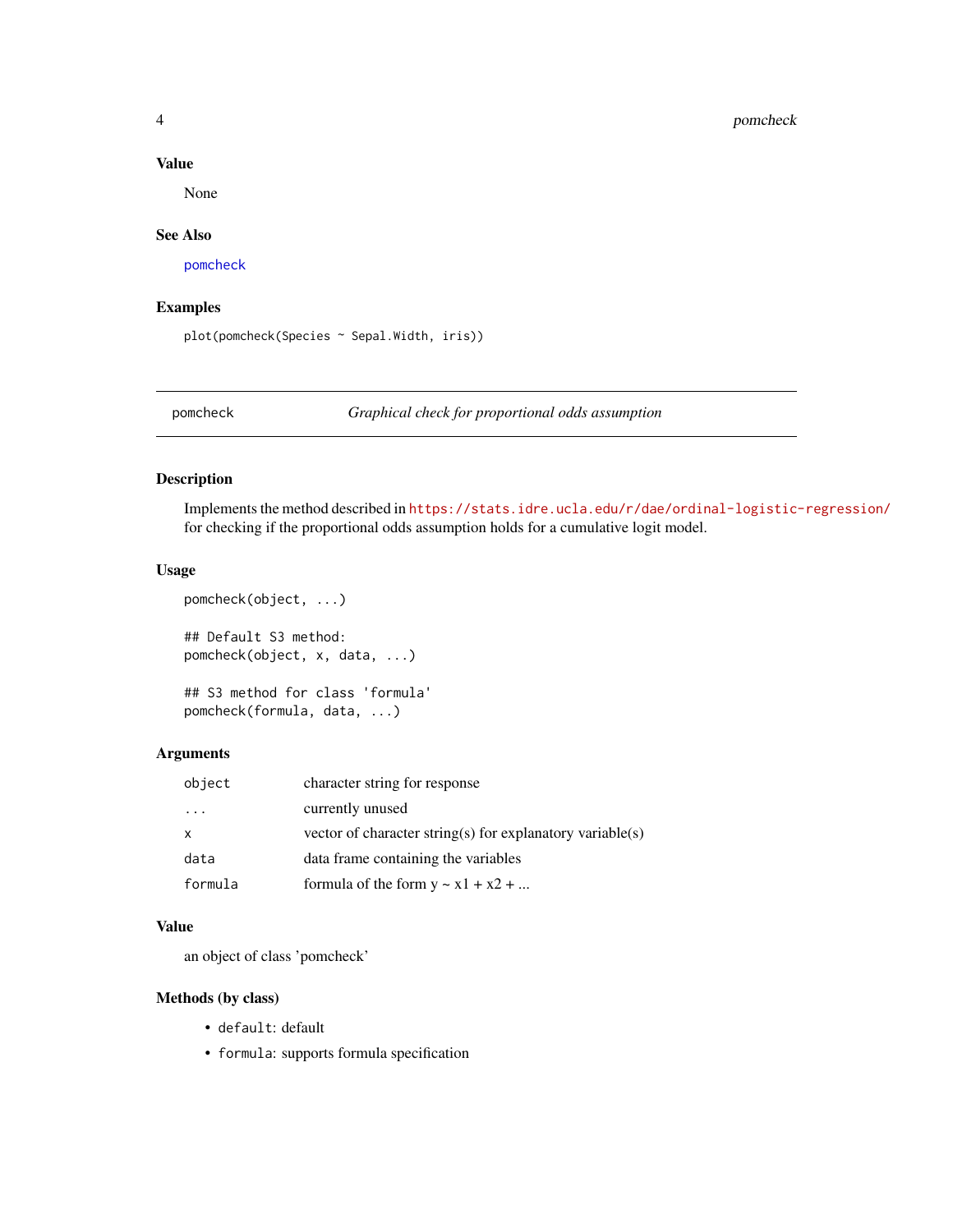#### <span id="page-4-0"></span>pomcheck 5

#### See Also

[plot.pomcheck](#page-2-1)

#### Examples

```
pomcheck(Species ~ Sepal.Length, iris)
pomcheck(Species ~ Sepal.Length + Sepal.Width, iris)
pomcheck(object="Species", x="Sepal.Length", iris)
pomcheck(object="Species", x=c("Sepal.Length", "Sepal.Width"), iris)
```